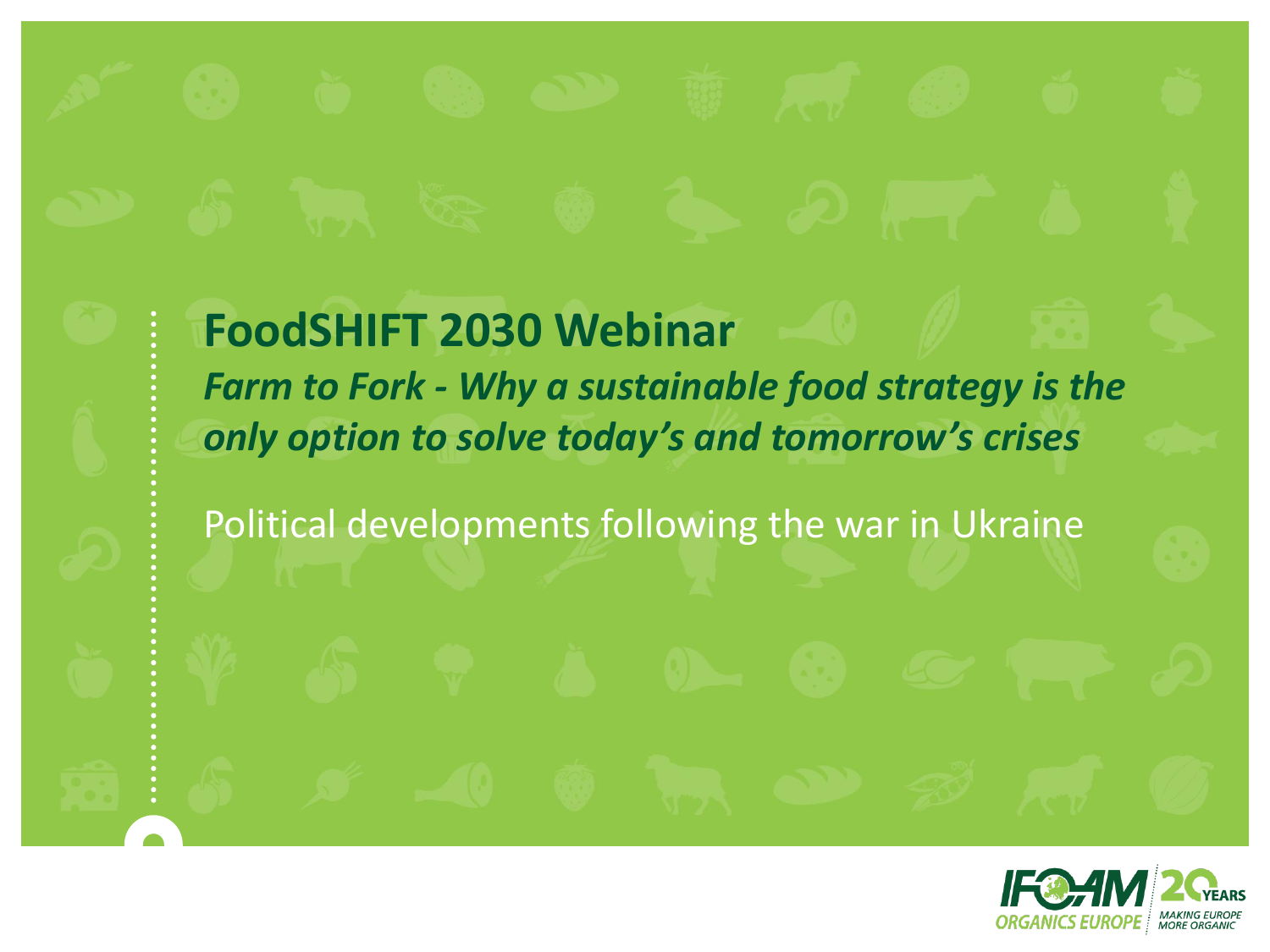## First reactions after start of the War - EU Institutions

#### • Statements about standing in solidarity with Ukraine



Charles Michel @ @ eucopresident · 24 Feb President @ZelenskyyUa addressed the members of the European Council tonight.

We commend the determination and the courage of the people of #Ukraine

The EU is united in its solidarity with Ukraine.



Ursula von der Leyen v @vonderleyen · 24 Feb In these dark hours, tonight the colours of the Ukrainian flag shine bright on the @EU Commission headquarters.

A symbol of our solidarity. Friendship. And steadfast support.

More than ever, the EU stands with Ukraine and its people.



Roberta Metsola @ @EP President · 24 Feb We will not leave #Ukraine alone.

**@Europarl\_EN #StandWithUkraine** 

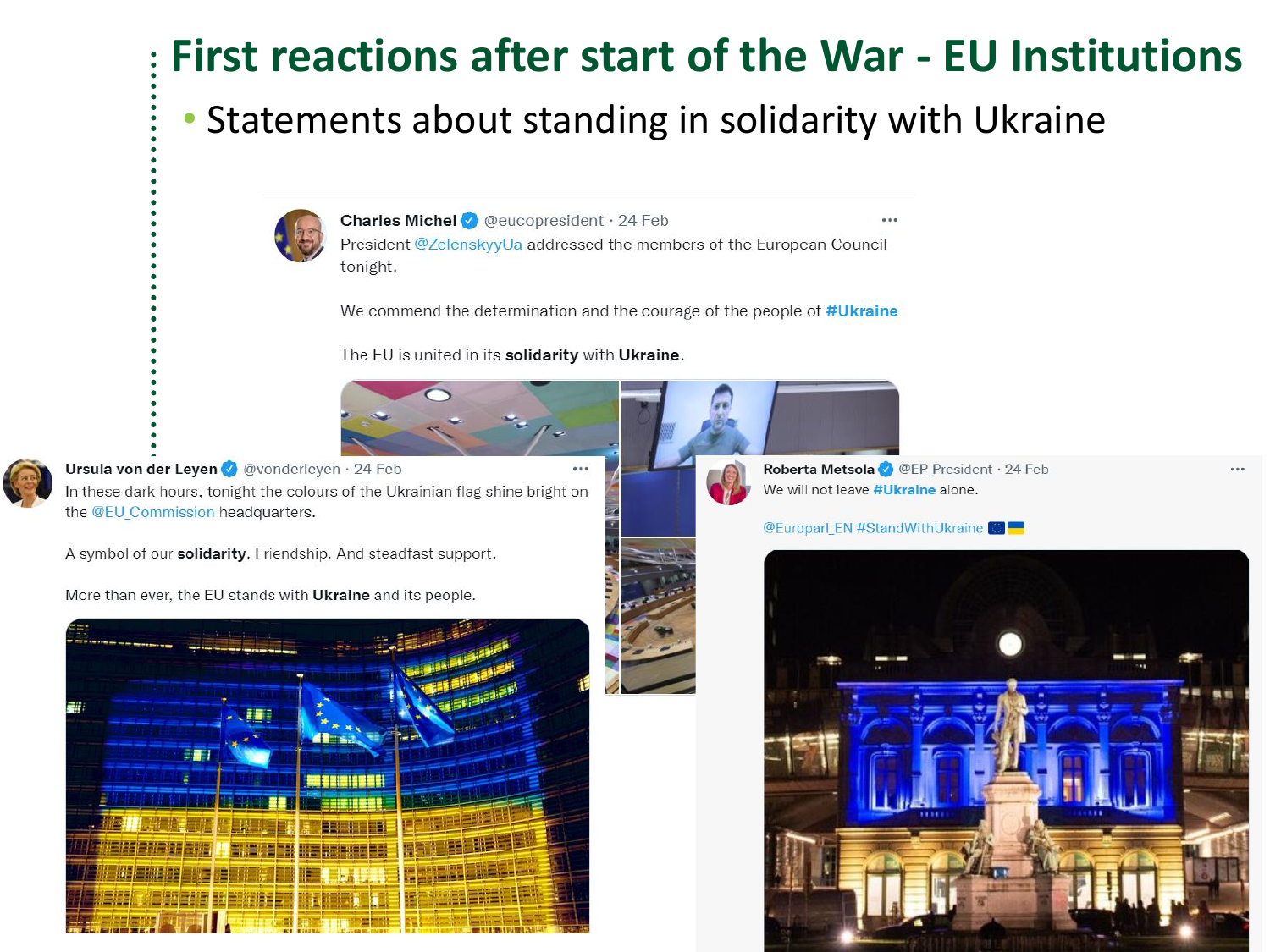## **First reactions after start of the War - Associations**



IFOAM Organics Europe @OrganicsEurope · 24 Feb

We stand in solidarity with the Ukranian #OrganicMovement, our members as well as all people in Ukraine. Senseless violence and war are never a solution  $\left(\begin{matrix} 1 \\ 0 \end{matrix}\right)$ 

#StopWar #UkraineRussia #PeaceForUkraine #WWIII @organic ukraine @agroportex



 $\circ$ LJ 9 18  $\cup$ 

COPA-COGECA @COPACOGECA · 28 Feb Our statement on the Russian invasion of #Ukraine and its implications for EU agriculture.

We express our solidarity with the  $\blacksquare$  people, with special thoughts going to our fellow farmers and agri-cooperative colleagues in these difficult times.

#### $\rightarrow$  bit.ly/3C791Pt



Christiane Lambert and 8 others

• CEJA "called for urgent action to safeguard food security as agri-commodity markets soar following Russia's attack on Ukraine"

 $\uparrow$ 

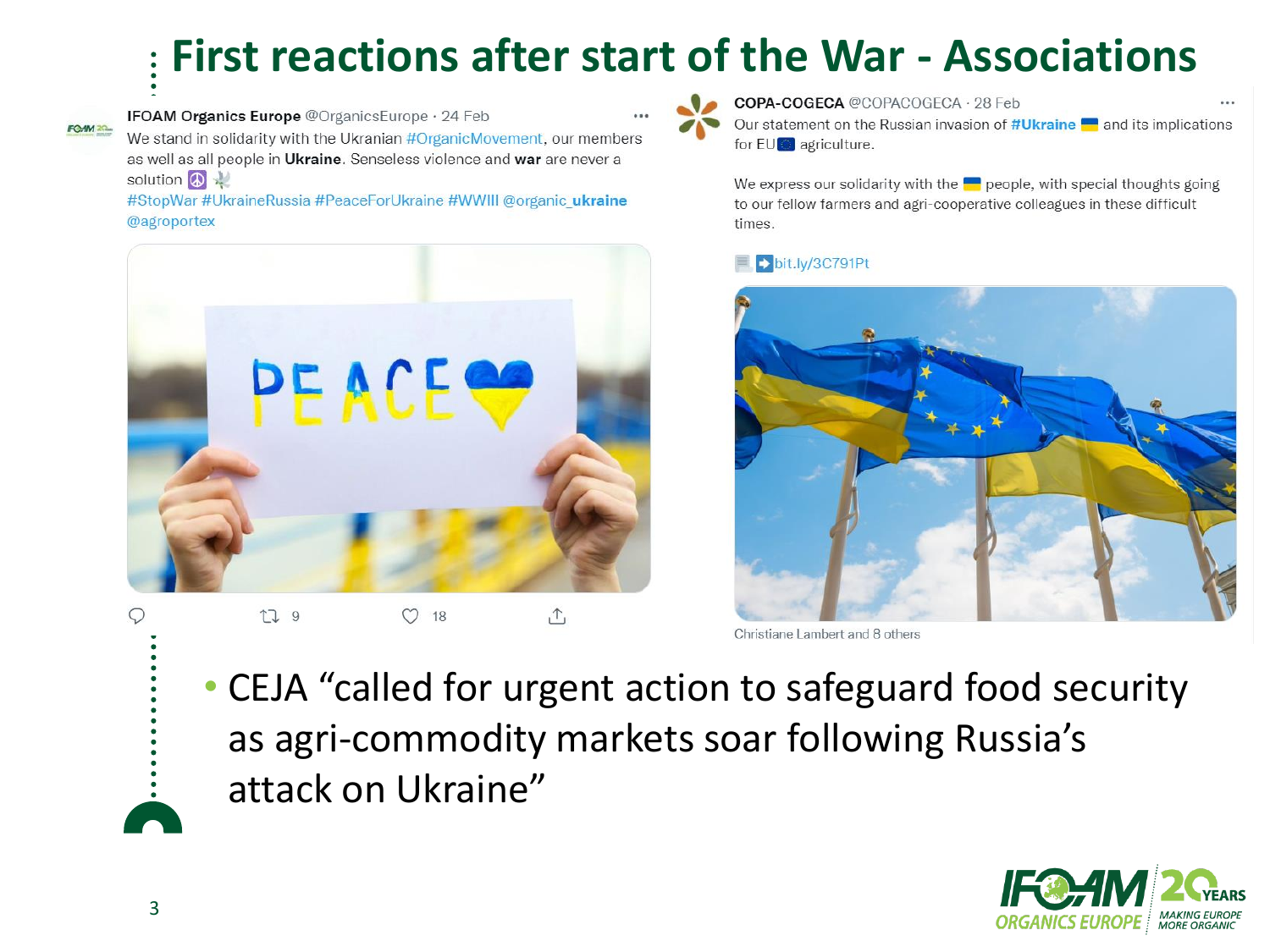# **The importance of food security**

### • FNSEA:

- Rethink the objectives of the F2F strategy as they would lead to lower yields
- Stop the requirement in the CAP to leave 4% of agricultural land unfarmed
- Need to address food insecurity in the EU and globally
- Julien Denormandie, FR Agriculture Minister:
- Produce more at EU level
- Farm the 4% of fields that are currently set aside for environmental purposes

#### • Copa-Cogeca:

- Paradigm shift needed in the way Brussels thinks about agriculture
- COM to reconsider the calendar for F2F Strategy targets

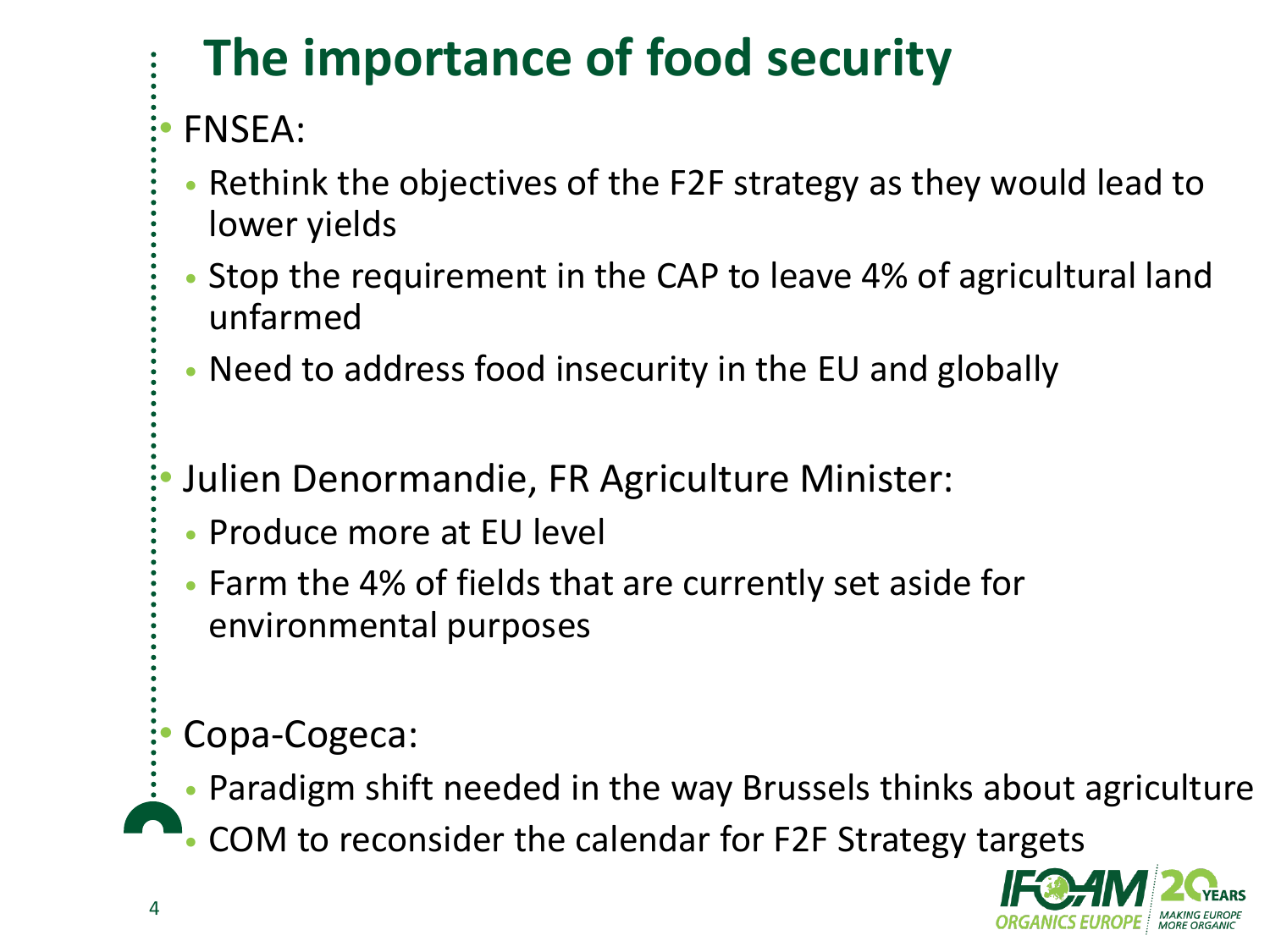"If food security is in danger, then we need to have another look at the objectives of the Farm to Fork strategy and correct them," says EU agriculture commissioner @jwojc after a special meeting with EU ministers in the wake of the crisis in Ukraine



**ARS**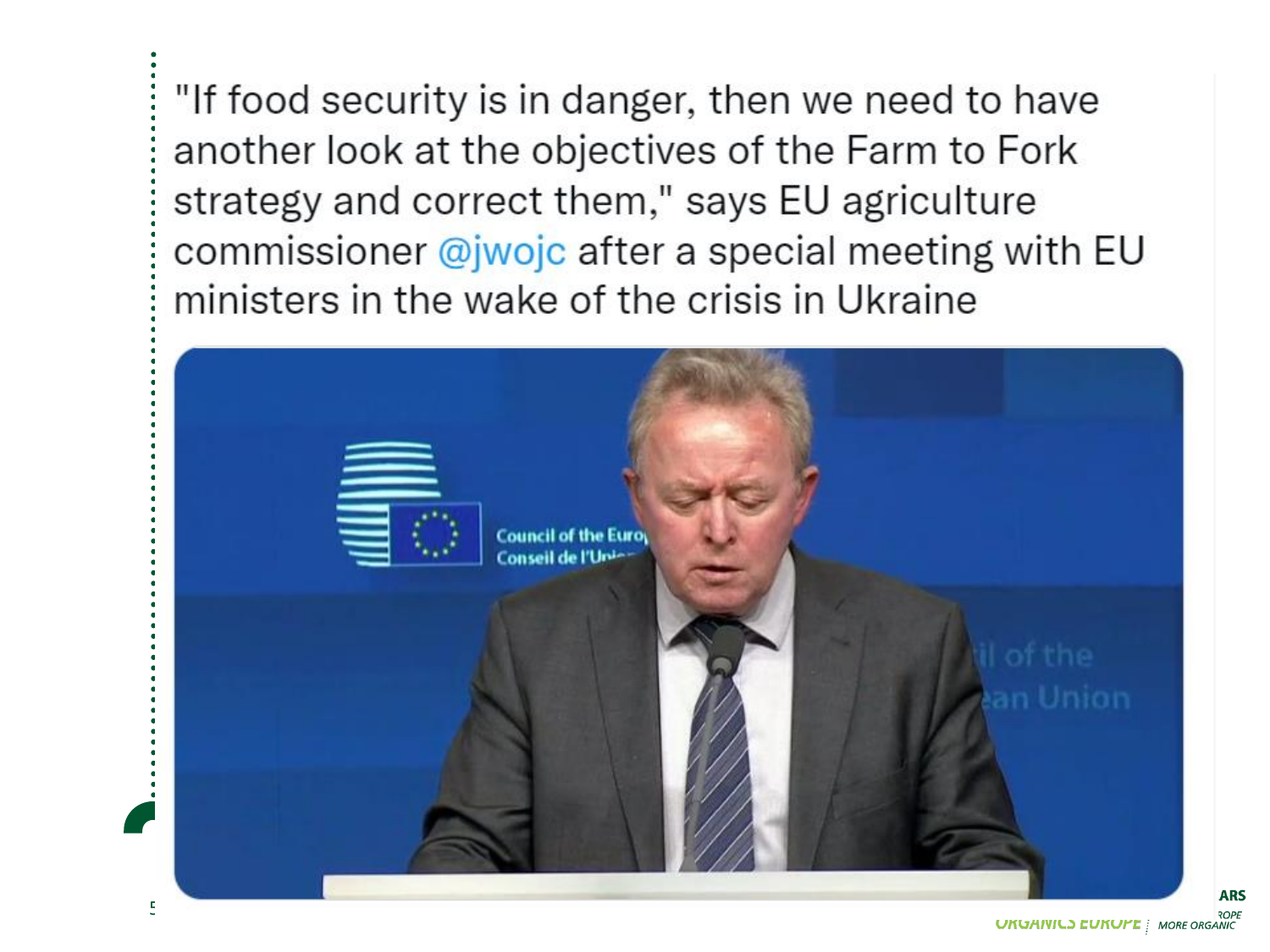## **NGOs react**

*[Statement](https://www.birdlife.org/wp-content/uploads/2022/03/Joint-open-letter_Farm-to-Fork-Food-Security-Russia-Ukraine-War.pdf) signed by 85+ organisations*

- "The crisis in Ukraine is yet another reminder of how essential it is to implement the Green Deal and its Farm to Fork and Biodiversity Strategies"
- "Watering down the Farm to Fork strategy and its policies will maintain Europe's dependence on non-renewable energy sources like fossil fuels and will go against what is needed right now to secure food for all."

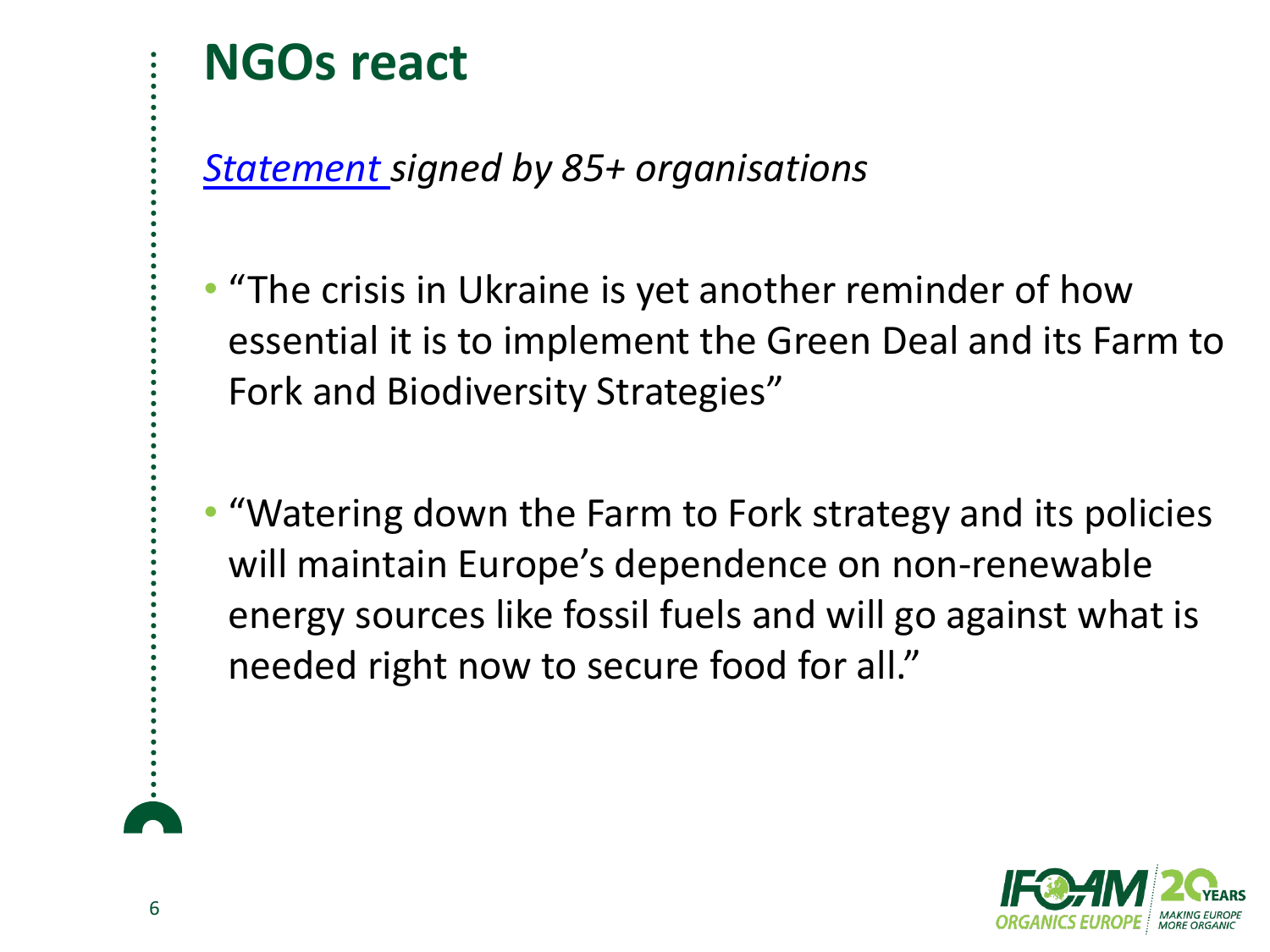## **Researchers react**

• [WUR letter](https://slakner.files.wordpress.com/2022/03/peer-2022-open-letter-war-in-ukraine-and-food-security.pdf): "We reject the productionist discourse that equates food security with the further intensification of production"

#### [Letter signed by 300+ researchers](https://zenodo.org/record/6369812#.Yo393ahBw2z) about measures to take:

- Accelerate shift towards healthier diets with fewer animal proteins (1/3 global calories used to feed animals; ¾ EU land used to produce animal-sourced foods)
- Increase legumes production and strengthen F2F strategy to become less dependent on energy-intensive nitrogen fertilisers
- Reduce amount of food waste
	- ‒ "According to our calculations, the amount of wheat wasted in the EU is approximately half the amount of Ukraine's wheat exports and a quarter of other grain exports"

#### • [IDDRI blog:](https://www.iddri.org/en/publications-and-events/blog-post/war-ukraine-and-food-security-what-are-implications-europe)

- "In the short term (a few weeks), the priority is to mitigate the price increase for those countries most dependent on imports"
- "It should be remembered that the room for manoeuvre to produce more grain in Europe is limited"

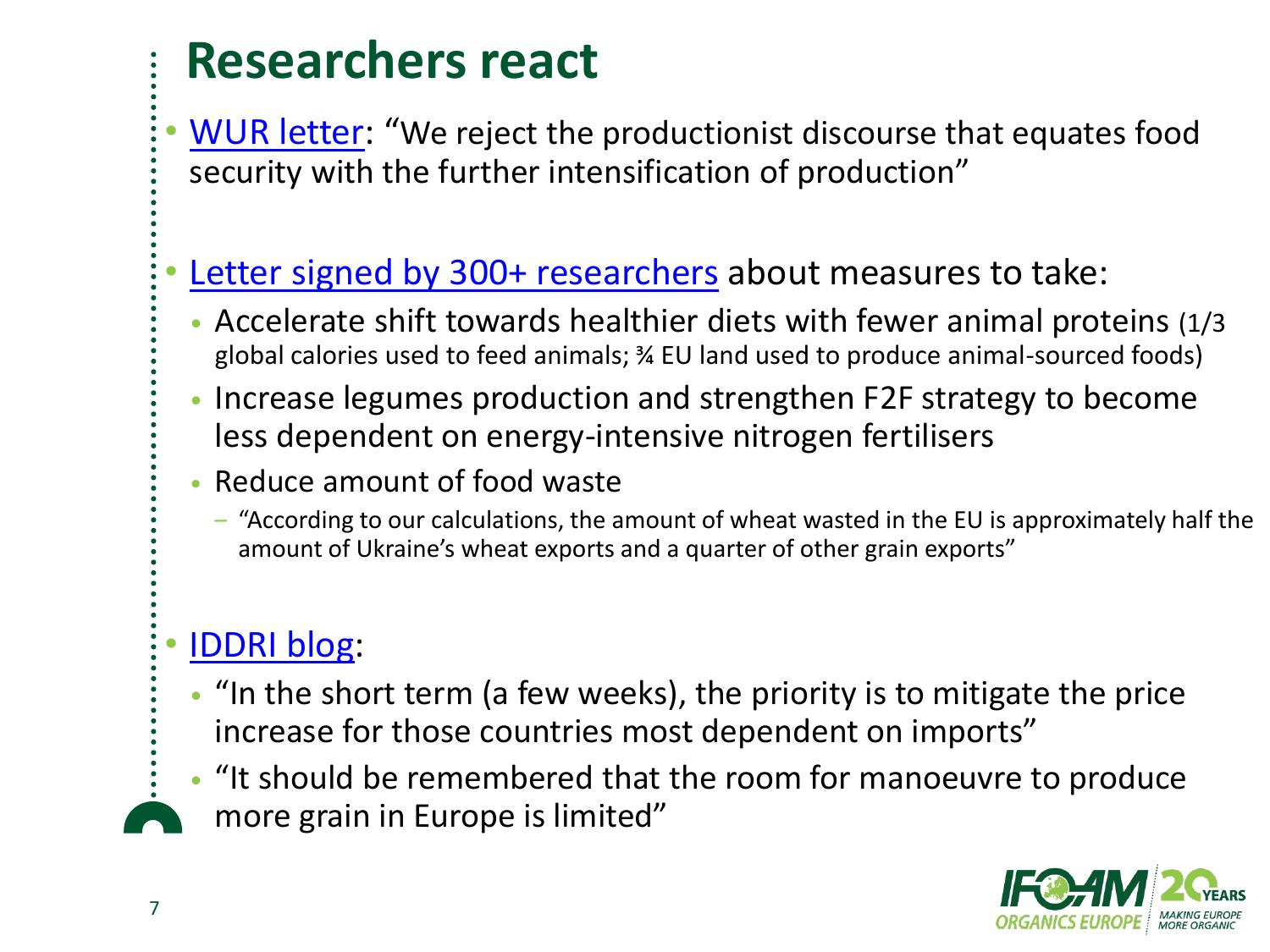## **Institutions' reactions**

- 21.03: [European Parliament motion](https://www.europarl.europa.eu/doceo/document/RC-9-2022-0160_EN.html) on the need for an urgent EU action plan to ensure food security inside and outside the EU in light of the Russian invasion of Ukraine
	- "Insists also that the aims and objectives of the Farm to Fork Strategy and the wider Green Deal should not be undermined in the immediate moves to increase resilience and build selfsufficiency in relation to inputs"
- 23.03: [Commission communication](https://eur-lex.europa.eu/resource.html?uri=cellar:5391557a-aaa2-11ec-83e1-01aa75ed71a1.0002.02/DOC_1&format=PDF) on safeguarding food security and reinforcing the resilience of food systems
	- Food supply is not at stake in the EU today; food affordability is.
	- Support package of 500 million euros to most affected farmers
	- Allow for production of any crops for food and feed on fallow land that is part of Ecological Focus Areas in 2022